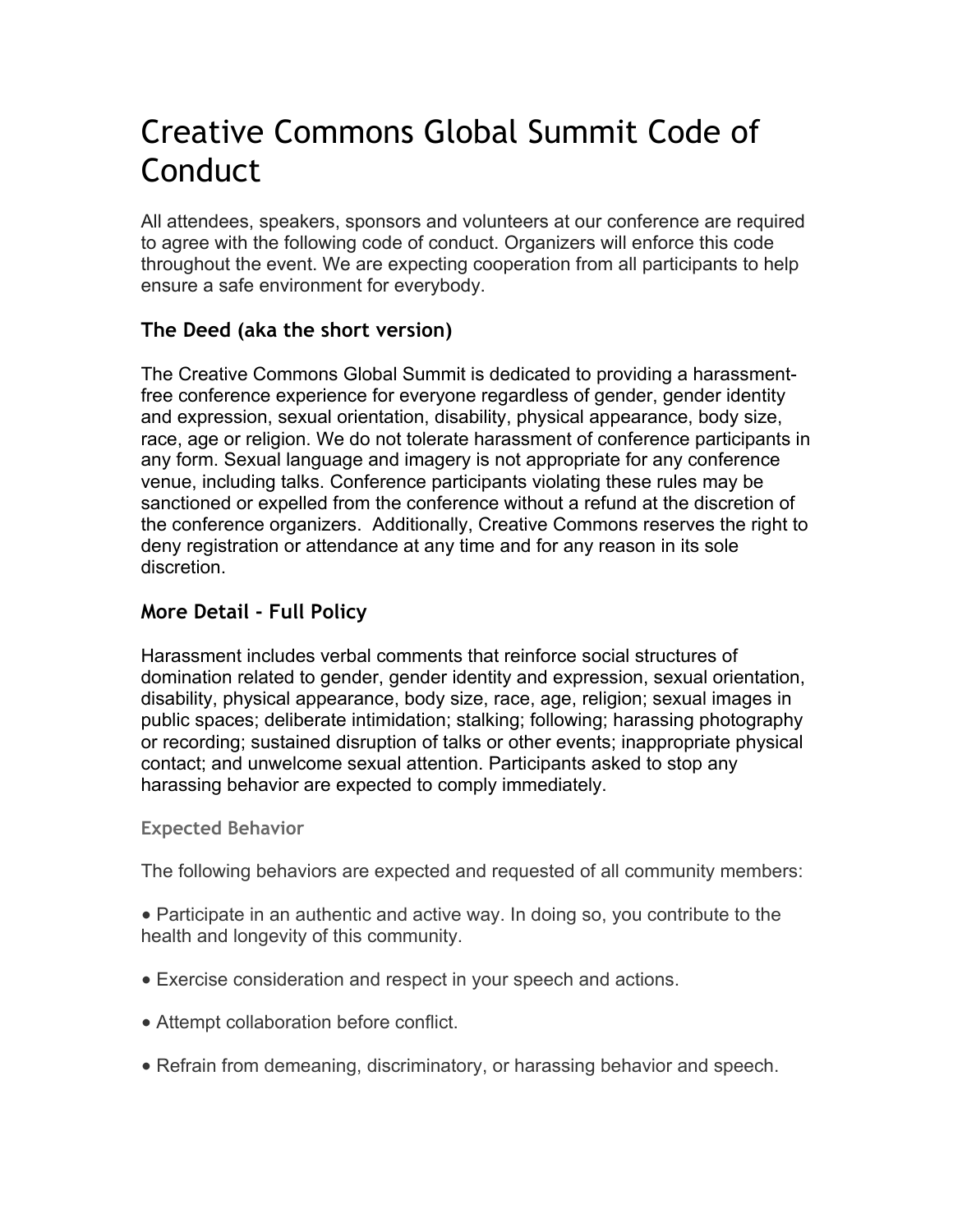• Be mindful of your surroundings and of your fellow participants. Alert community leaders if you notice a dangerous situation, someone in distress, or violations of this

Code of Conduct, even if they seem inconsequential.

• Remember that community event venues may be shared with members of the public; please be respectful to all patrons of these locations.

**Unacceptable Behavior** 

The following behaviors are considered harassment and are unacceptable within our community:

• Violence, threats of violence or violent language directed against another person.

• Sexist, racist, homophobic, transphobic, ableist or otherwise discriminatory jokes and language.

• Posting or displaying sexually explicit or violent material.

• Posting or threatening to post other people's personally identifying information ("doxing").

● Personal insults, particularly those related to gender, sexual orientation, race, religion, or disability.

• Inappropriate photography or recording.

• Inappropriate physical contact. You should have someone's consent before touching them.

• Unwelcome sexual attention. This includes, sexualized comments or jokes; inappropriate touching, groping, and unwelcomed sexual advances.

- Deliberate intimidation, stalking or following (online or in person).
- Advocating for, or encouraging, any of the above behavior.
- Sustained disruption of community events, including talks and presentations.

**Consequences of Unacceptable Behavior** 

Anyone asked to stop unacceptable behavior is expected to comply immediately.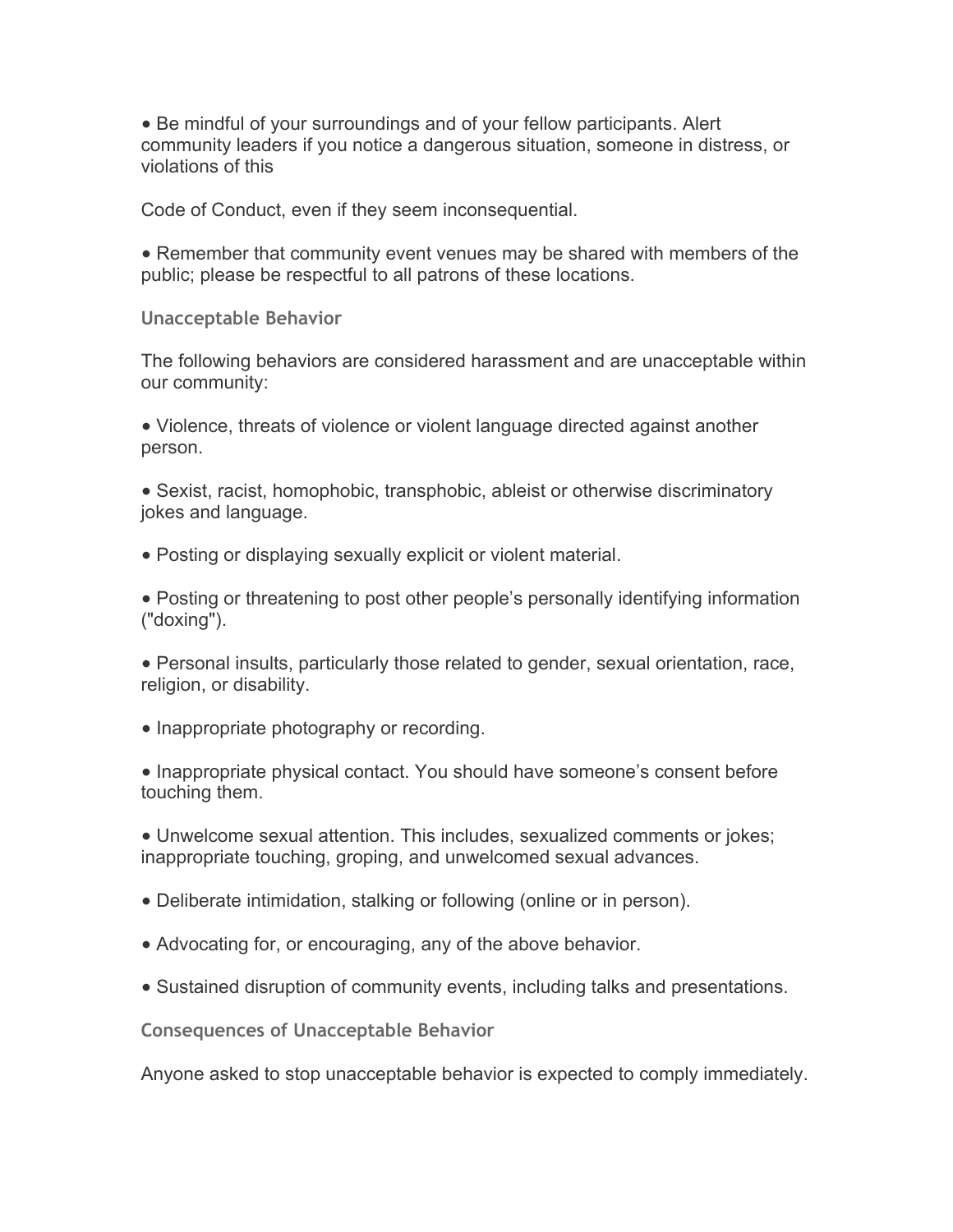We expect participants to follow this code of conduct at all conference venues and conference- related social events.

#### **Registration and Access to the Global Summit**

Creative Commons reserves the right to deny registration or attendance of any individual at any time and for any reason in its sole discretion, including but not limited to when doing so is in the interests of CC and other attendees to avoid the possibility of behavior proscribed by this Code of Conduct.

#### **Reporting**

If someone makes you or anyone else feel unsafe or unwelcome, please report it as soon as possible. Harassment and other code of conduct violations reduce the value of our event for everyone. We want you to be safe and happy at our event. People like you make our event a better place.

Unacceptable behavior from any community member, including sponsors and those with decision-making authority, will not be tolerated.

If a community member engages in unacceptable behavior, the community organizers may take any action they deem appropriate, up to and including a temporary ban or permanent expulsion from the community without warning and without refund.

You can make a report either personally or anonymously.

Reporting personally can be done directly to conference staff and volunteers. They can be identified by special badges throughout the conference venue.

Anonymous reporting can be done here: https://goo.gl/forms/oZIsKJfsz6WuSQbH3

Conference staff will help participants contact hotel/venue security or local law enforcement, provide escorts, or otherwise assist those experiencing harassment to feel safe for the duration of the conference. We value your attendance.

#### **Sponsors and exhibitors**

Sponsors and exhibitors are also subject to the anti-harassment policy. In particular, exhibitors are asked to not use sexualized images, activities, or other material, and their staff (including volunteers) should not use sexualized clothing/uniforms/costumes, or otherwise create a sexualized environment.

This document draws on: